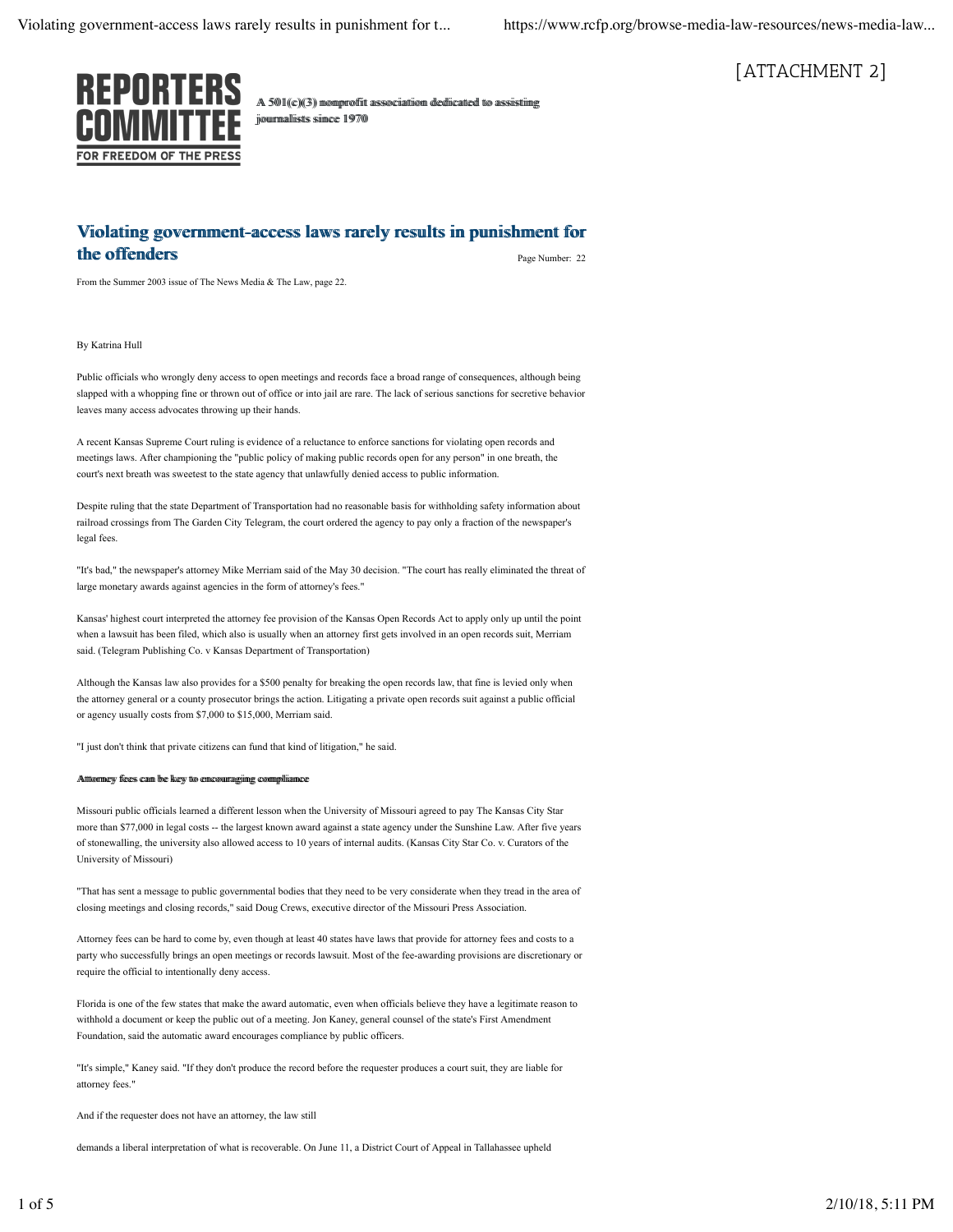awarding a Florida prisoner the costs of postage, envelopes and copying in his quest for public information, even though such expenses are not normally recoverable. (Weeks v. Golden)

In Alabama, some creativity is needed to recover attorney fees for enforcing access laws. The state's open records and meetings laws are silent on attorney fees, but such expenses may be available under a public benefit doctrine.

A June 13 decision from a Court of Civil Appeals in Montgomery, however, appears to limit the doctrine's use. The court ruled that the Legal Environmental Assistance Foundation was not entitled to attorney fees despite its successful challenge of the Alabama Department of Environmental Management's practice of adopting new procedures for enforcing water quality standards without public comment. The court said the benefit to the public was not great enough to justify attorney fees, and making the environmental department pay would reduce its ability to regulate water quality. (Legal Environmental Assistance Foundation Inc. v. Alabama Dep't of Environmental Mgmt.)

Without readily available attorney fees, enforcement of open records and meetings laws often depends on private, selffinanced lawsuits. Actions by prosecutors are rare.

"A district attorney has never done an effective job of enforcement because they are local politicians," said Bob Johnson, executive director of the New Mexico Foundation for Open Government.

New Mexico laws provide costs and attorney fees to successful plaintiffs in open records and meetings lawsuits, and Johnson said the state attorney general calls his foundation a "private attorney general" for its role in enforcing New Mexico access laws. Since 1990, the foundation has prevailed in every open records case that it has brought, Johnson said.

In Minnesota, a new law that took effect Aug. 1 makes attorney fees automatic in open records disputes when the requestor is required to go to court to enforce an advisory opinion from the state's Department of Administration. An advisory opinion takes only a letter to request, and is usually issued in 30 to 60 days, allowing those seeking access to avoid the time and expense of litigation

"Mandatory attorney fees will be a breakthrough," said Mark Anfinson, general counsel for the Minnesota Newspaper Association.

The inspiration for the law stems from a small-town newspaper's bittersweet battle with a school board. The Caledonia Argus in southeastern Minnesota had been denied a detailed summary of the local school superintendent's performance evaluation it requested in April 2002. After an advisory opinion clarified that the information was public under the state's law, the school board continued to refuse to release the summary.

One year, one month and thousands of dollars in attorney fees later, a court ordered the board to comply with the advisory opinion and release the summary. But the court denied the newspaper's attorney fees -- they were discretionary under the state's old law. (Caledonia Argus v. Whitesitt)

"The sad experience all over the country is that the discretionary penalties are weak and most states refuse to enforce them," Anfinson said.

#### Reemmowaall ffromm ooffffiicce a rraarree premaallttyy, bbutt moott aass rraarre aas iittss uusse

Only a handful of state laws enable a politician who wrongly closes a public meeting to be removed from office or for a recall election to be held. Out of that handful -- which includes Arizona, Georgia, Hawaii, Minnesota and Ohio -- openness advocates in only one state can recall the law ever being used successfully, and then only once.

The Minnesota Supreme Court in 1994 ordered that the mayor of Hibbing and two city council members be removed from office for at least three separate and intentional violations of the open meetings law. A district court and an appeals court had refused to apply the law that said after a third violation an official "shall forfeit any further right to serve." (Claude v. Collins)

Even if the law doesn't provide for removal, constituents may demand it. In Nowata, Okla., the mayor and two city council members pleaded no contest in October 2002 to violating the state's open meetings law. The illegal meeting was tape recorded, but the three survived a December recall election and violated the law again, a judge found on May 23. (State v. Maddox)

Hollie Manheimer, executive director of the Georgia First Amendment Foundation, said she thought removal from office was not a well-known remedy for violating open meetings law.

"It's a problem," Manheimer said. "On their face, the laws look good but the remedies over the years have proven to be inadequate."

Georgia law makes it a misdemeanor with up to a \$500 fine for knowing violations of the open meetings law. That amount is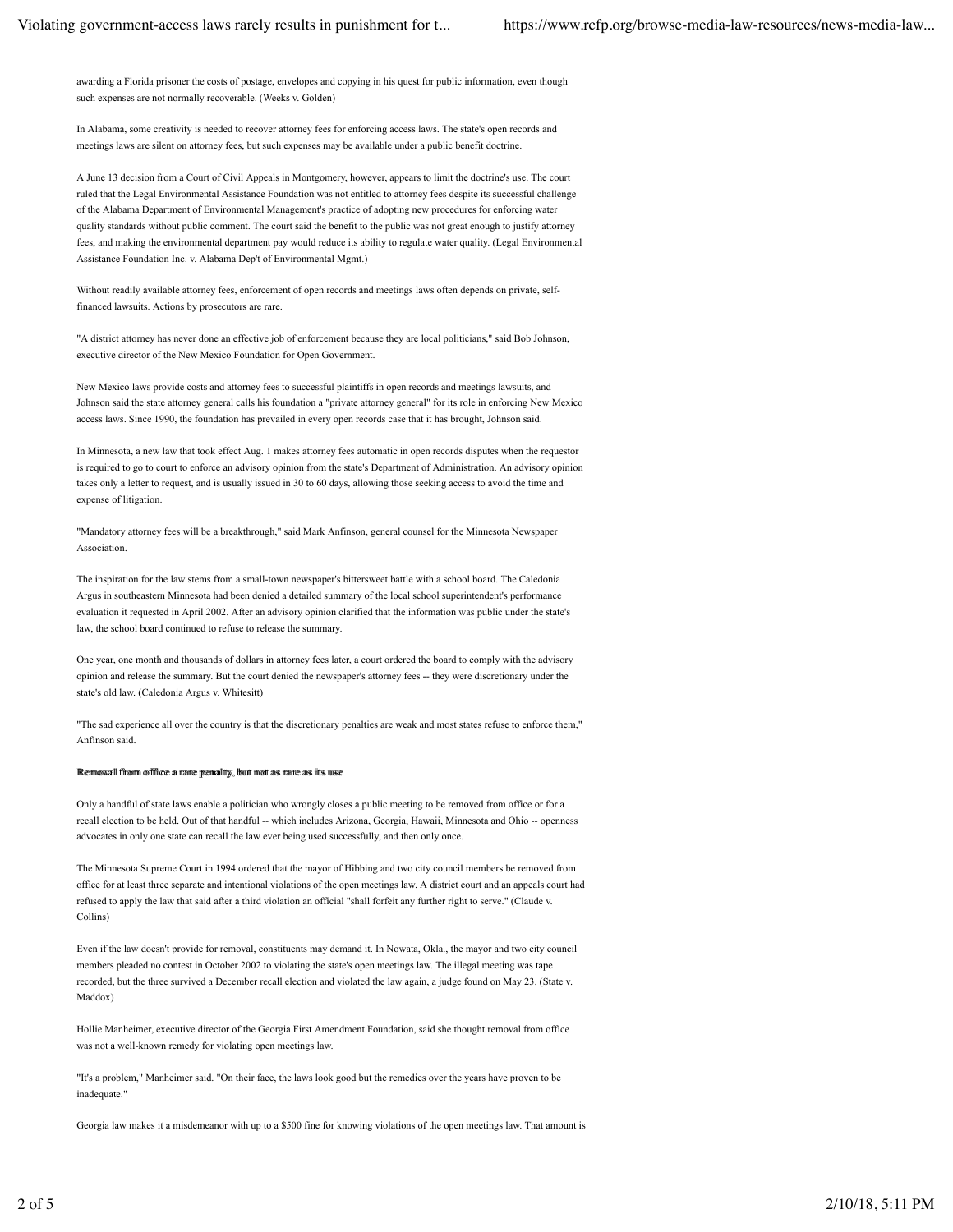the median among the at least 35 states whose laws provide for either a criminal or civil penalty. The maximum statutory fines range from \$100 in about seven states to \$5,000 in Rhode Island. In Michigan, an institution of higher learning that makes its final selections for a president behind closed doors can be fined up to \$500,000.

At least 25 states have laws that impose a criminal or civil fine for violations of open records laws with maximum fines between \$100 and \$1,000.

About seven states' statutes also authorize jail time for violations of open records and meetings laws. Potential sentences range from up to 30 days in Arkansas to a maximum of a year in Oklahoma and Florida. As an alternative to jail, Arkansas officials can be ordered to undergo training on access laws.

#### Filooriidaa a lleaadderr iim ssllapppiingg oofffiiciiaalls wwiitth ssamettiioonss

In Florida, there's no messing around with open government -- it's a state constitutional right. Just ask former state senator and suspended Escambia County Commissioner W.D. Childers. He recently became the first elected official in Florida to be jailed for violating the state's open meetings law.

A judge sentenced Childers to 60 days on one count and fined him \$500 plus \$3,600 in costs on another count. A jury convicted Childers last year of discussing redistricting by telephone with the county election supervisor while another commissioner listened on the speaker phone.

Childers sat in jail for the open meetings violation from May 13 until June 19, when he was released on \$10,000 bond pending appeal of his convictions for open meetings violations and unrelated charges of bribery and unlawful compensation.

The jury declared Childers innocent of a third open meetings violation for discussing a county landfill contract over a meal at a Whataburger restaurant with County Commissioner Terry Smith, who was found guilty. Smith, who did all the talking at the Whataburger, was ordered to pay nearly \$5,000 in fines and legal costs. (State v. Childers)

In an unrelated case in Escambia County, school board member Vanette Webb became the first elected official jailed for violating the state's open records law in 1999. Webb served one week of her 30-day jail sentence for intentionally withholding a public record before a judge threw out the conviction. (State v. Webb)

Though Webb's conviction was reinstated on appeal, a trial court judge granted her a new trial last year. On July 18, a prosecutor decided to drop the charge because the constitutionality of the law and its application had been upheld and Webb had not been re-elected.

Childers and Webb follow in the path of Melvin Meeks, who is thought to be the first American public official jailed for violating open meetings or records law. In September 1986, Meeks, a member of three city boards in Wister, Okla., spent the night in jail. He had been convicted of holding illegally closed sessions and failing to post agendas and keep minutes.

In 1988, Detroit Corporation Counsel Donald Pailen spent four nights in jail for refusing to release public documents relating to a \$42 million land deal to the Detroit Free Press and The Detroit News. Pailen earned his freedom by turning over the documents.

#### Thiirrdd praarttyy sshaarrees tthhee bbllaammee aanndd tthhee ppaaiim ooff ssaannccttiioonnss

Public officials may not be the only ones who have to worry about open-government laws. A California superior court judge ruled on June 17 that a state agency and four unions representing its employees must pay more than \$42,000 in attorney fees to a Walnut Creek, Calif., newspaper that prevailed in an open records claim.

The ruling is likely the first in California to impose legal fees on a party other the government in an open records lawsuit, Contra Costa Times' attorney Karl Olson said.

The unions had filed a privacy lawsuit against the state Department of Health Services to stop the department's planned release of disciplinary records to the newspaper. The lawsuit delayed the open records request from April 2002 until early this year.

Sacramento Superior Court Judge Talmadge Jones acknowledged that the open records law provides only for fees against a public agency, but ruled "the necessity and burden of private enforcement" by the newspaper made the award of fees appropriate. (California Association of Professional Scientists v. Department of Health Services)

Olson said the decision had important implications for open government.

"With the privatization of things that had been government functions, you have private companies that fight public disclosure much harder than the government," Olson said. "It's tremendously important to send a message that if they want to get out there and fight against public disclosure, they are going to have to pay for it."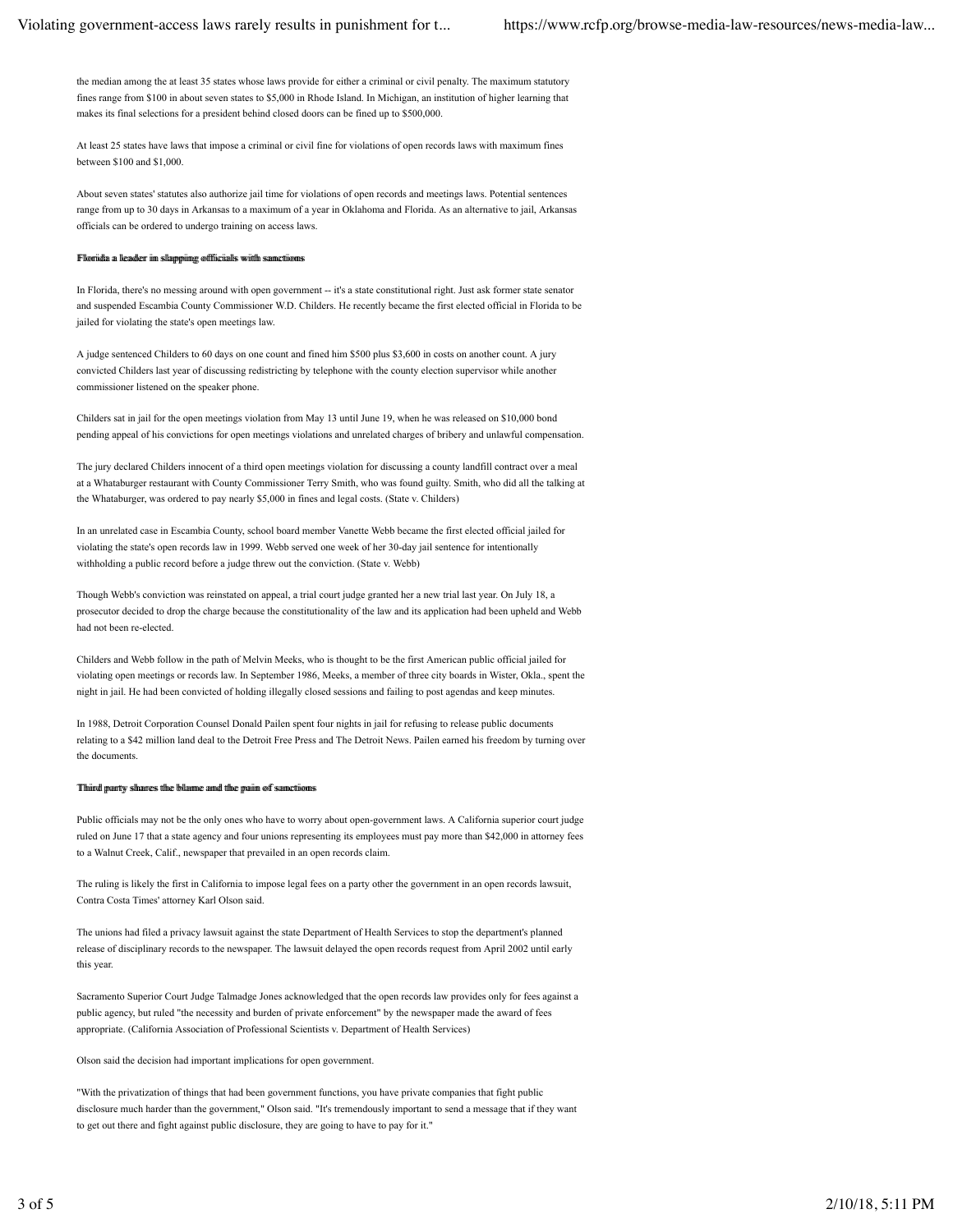#### nemt!' efffecttiiwe sanncttionns iin Wingin and emb

A newly elected Purcellville, Va., mayor and three council members faced no consequences for a January meeting held at a council member's home in violation of Virginia's Freedom of Information Act.

A prosecutor said in March that legal action was unnecessary because the four officials -- who called the event a chance meeting of friends who happened to be public officials -- had all said they were sorry.

A new Virginia law that took effect July 1 increases the minimum civil penalty for willful and knowing violations of the state's Freedom of Information Act from \$100 to \$250 for the first violation and from \$500 to \$1,000 for any subsequent violation

"Shame and embarrassment," however, may go a lot further than fines when it comes to enforcing open records and meetings laws, said Forrest "Frosty" Landon, executive director of the Virginia Coalition for Open Government. The Old Dominion state stiffened its fines four years earlier and that didn't significantly deter violations of the law, Landon said.

"The courts tend on a first violation not to see willful or deliberate attempts to circumvent the law, even though the law is very clear," Landon said. "For repeat offenders, stiffer fines could have a significant impact. As a practical matter in Virginia, folks clean up their act generally speaking.'

Since its inception in 2000, the Virginia Freedom of Information Advisory Council has had a greater impact than other sanctions on deterring would-be and repeat breakers of the open meetings and records laws, Landon said. In line with its name, the legislatively created council issues non-binding advisory opinions about whether public bodies and officials are complying with the state's access laws.

"That office gets hundreds and hundreds of inquiries -- most from citizens," Landon said. "It provides a forum for working out some of the complex issues.'

## Gillittechees iim tilne llaww cann imaalke eenfforrecenneemt diiffficullt

In New Mexico, a stray horse and a school board's public confession of secretly spending money illustrate how the sanctions component of open records and meetings laws can break down.

New Mexican David Derringer just wanted to know who owned the stray horse that wandered onto his property in Fall 2000. When he asked the state's livestock board for its records, the board failed to reply within the law's 15-day requirement.

Derringer complained to the state's attorney general instead of filing a civil lawsuit against the board. The attorney general's office eventually agreed the board broke the open records law, but by then the livestock board had released the records. Though the law provides for fines of up to \$100 per day for delays in releasing public information, the sanction is only available after a lawsuit is filed

A district court and a state appeals court didn't budge on the literal interpretation that the open records law requires a lawsuit before sanctions are available, even when the law has clearly been violated. The New Mexico Supreme Court declined to hear Derringer's appeal on May 13. (Derringer v. State)

"What it amounts to is an invitation to the body to withhold the public records and meet you at the courthouse steps six months to a year later," said Johnson, of the New Mexico Foundation for Open Government.

A bigger priority for the foundation is adding civil penalties to New Mexico's open meetings law and personal liability for violators of the law. A legislative proposal that failed during the 2001 and 2003 sessions would have levied \$1,000 fines against officials who unlawfully meet in secret.

"It would make members of public bodies much more conscious of the risks of violating the act," Johnson said. "I think there's a general attitude among public bodies that they'll just get a slap on the wrist."

The current law makes it a misdemeanor and imposes a \$500 fine to violate the open meetings act, but enforcement of the law by a prosecutor is scarce. It took five members of the Las Cruces School Board to publicly admit they had violated the law 19 times by secretly providing about \$390,000 in salary and benefits to a superintendent, before penalties were levied.

"That was so egregious that for the first time since 1976, the attorney general decided to file a criminal complaint," Johnson said

When the board members finally received \$500 fines, the school board paid the bill.

### Iff time pulbllic its keept out, ressulits may be timrown out

At least 42 states provide for some form of invalidation -- or throwing out the results of a meeting -- when public officials